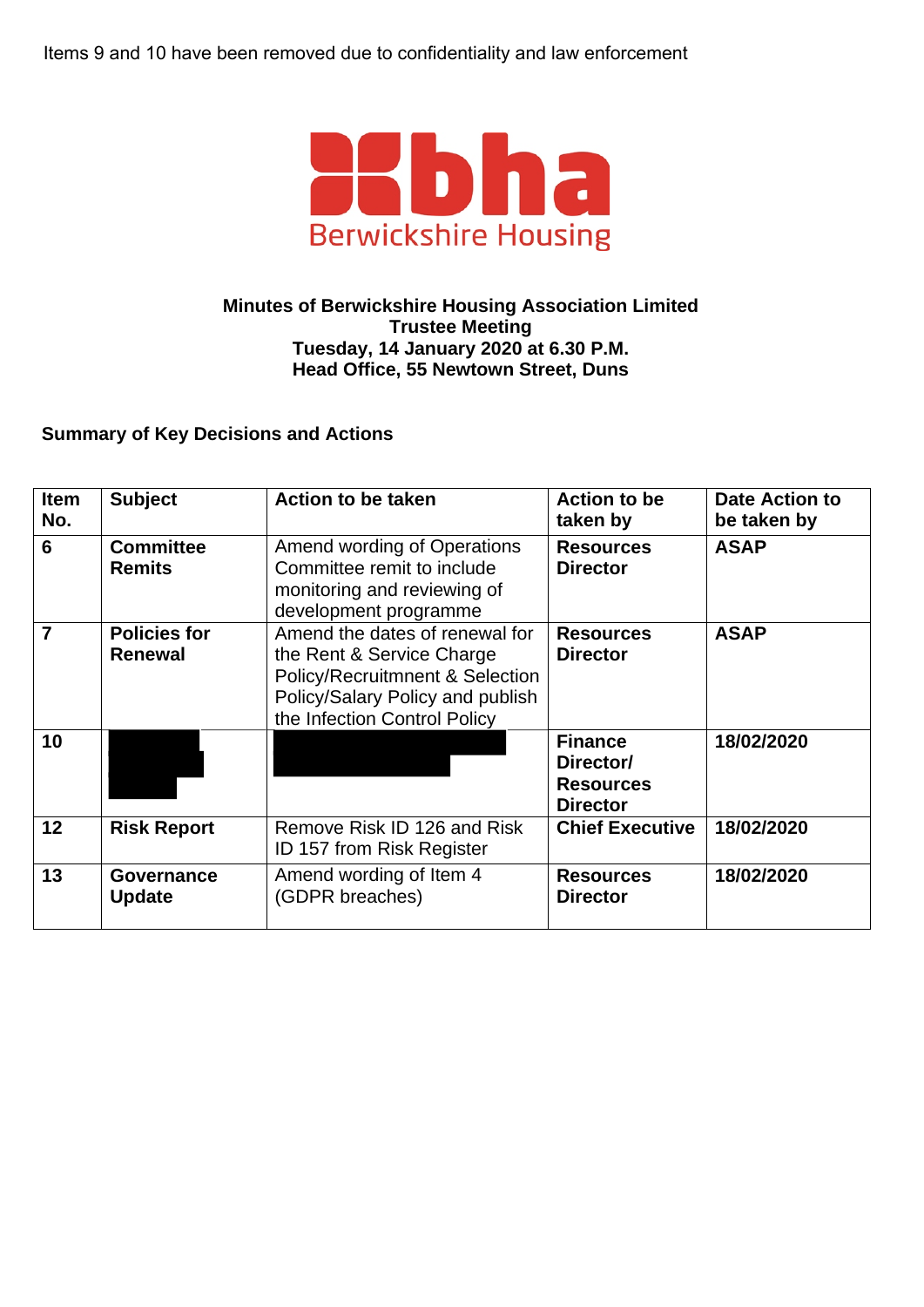| <b>Berwickshire Housing</b><br><b>Present:</b><br><b>Jim McDevitt (Convener)</b><br>Vivienne Cockburn (Vice-Convener)<br>Scott Holmes (Vice-Convener)<br>Sean Dickson<br>Lynn Gray<br><b>Paul Matthews</b><br><b>Graeme MacLeod</b><br>Norrie MacPhail<br>Anne Rutherford |                                                | <b>Minutes of Berwickshire Housing Association Limited</b><br>In Attendance:<br>Helen Forsyth, Chief Executive<br>Eleanor Rooke, Finance Director<br>Angela Taylor, Property Director<br>Dan Blake, Operations Director<br>John Bain, Resources Director<br>Sarah Aitken, Minute Taker<br>Tim Rennie, Housing Officer (Observer) | <b>Trustee</b><br>Tuesday, 14 January 2020, at 6.30 P.M.<br><b>Head Office, 55 Newtown Street, Duns</b>                                                                                                                                                                              |               |                  |                                           |
|---------------------------------------------------------------------------------------------------------------------------------------------------------------------------------------------------------------------------------------------------------------------------|------------------------------------------------|----------------------------------------------------------------------------------------------------------------------------------------------------------------------------------------------------------------------------------------------------------------------------------------------------------------------------------|--------------------------------------------------------------------------------------------------------------------------------------------------------------------------------------------------------------------------------------------------------------------------------------|---------------|------------------|-------------------------------------------|
| <b>Item</b><br>No.                                                                                                                                                                                                                                                        | <b>Agenda Item</b>                             | <b>Minute</b>                                                                                                                                                                                                                                                                                                                    |                                                                                                                                                                                                                                                                                      | <b>Action</b> | <b>Action By</b> | <b>Action to</b><br>be<br>completed<br>by |
| $\mathbf 1$                                                                                                                                                                                                                                                               | <b>Apologies</b>                               | Apologies were received from Susie McCosh.<br>group to attend.                                                                                                                                                                                                                                                                   | The Convener welcomed Tim Rennie, Housing Officer, to<br>the meeting as an observer and explained to the Board<br>that staff involved in the Chief Executive's Leadership<br>programme have been encouraged to attend Board<br>meetings to observe. Tim is the first member from the |               |                  |                                           |
| $\overline{2}$                                                                                                                                                                                                                                                            | <b>Declarations of</b><br><b>Interest</b>      | MacPhail for BHA Enterprise.                                                                                                                                                                                                                                                                                                     | The Board noted Declarations of Interest from Norrie                                                                                                                                                                                                                                 |               |                  |                                           |
| 3                                                                                                                                                                                                                                                                         | <b>Minutes from</b><br><b>Previous Meeting</b> |                                                                                                                                                                                                                                                                                                                                  | The minutes from the meeting of the 29 <sup>th</sup> October, 2019,<br>were approved as a true record of the meeting and duly                                                                                                                                                        |               |                  |                                           |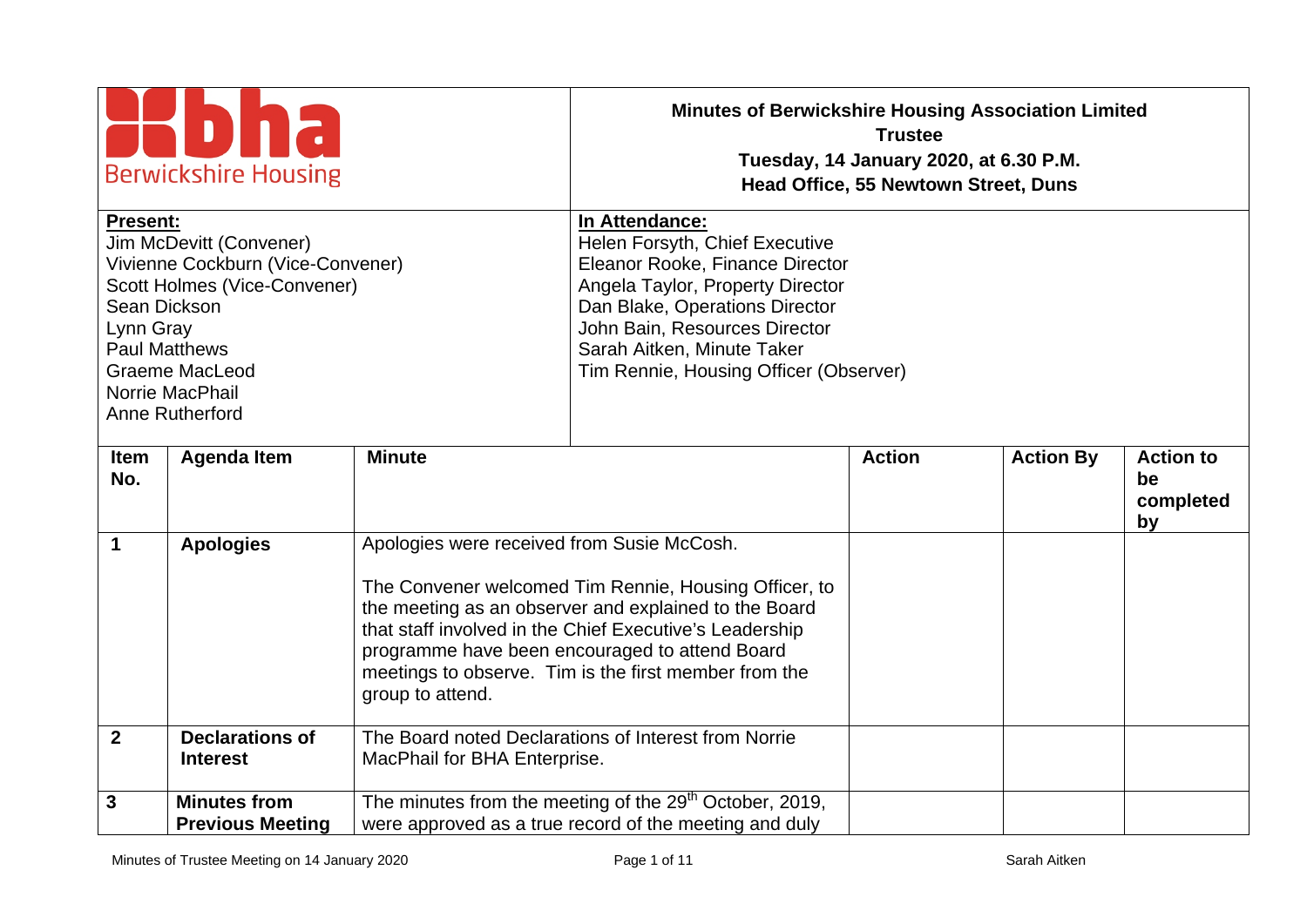|                         |                                                                            | signed by the Convener.                                                                                                                                                                                                                                                                                      |  |  |
|-------------------------|----------------------------------------------------------------------------|--------------------------------------------------------------------------------------------------------------------------------------------------------------------------------------------------------------------------------------------------------------------------------------------------------------|--|--|
| $\overline{\mathbf{4}}$ | <b>Report on Rent</b><br><b>Increase</b><br><b>Consultation</b><br>2019/20 | The Operations Director reported on the rent consultation<br>process and gave a short presentation to provide further<br>context and analysis for the proposed rental increase<br>alongside the proposed revised rent and service charge<br>model.                                                           |  |  |
|                         |                                                                            | In asking the Board to consider the feedback from the<br>rent consultation exercise and approve a rent increase of<br>3.9% for 2020/21 the Operations Director reported a<br>response rate of 12.5% had been received. This was<br>above the sector average of 10%.                                          |  |  |
|                         |                                                                            | With regards to the rent and service charge<br>harmonisation the Board noted that 45% of BHA<br>customers preferred a phased approach to rent and<br>service charge harmonisation and following the analysis<br>carried out by Arneil Johnston this will be delivered over a<br>3 year harmonisation period. |  |  |
|                         |                                                                            | Based on the feedback from the consultation, it is<br>recommended that the new model be structured on a<br>base rent for all properties with additional tiered<br>characteristics which take into account, property size,<br>type and age.                                                                   |  |  |
|                         |                                                                            | Furthermore, a key objective identified was to reduce the<br>higher than average rents across bedsit and 1 bedroom<br>properties. It is felt that the proposed model has<br>addressed this objective.                                                                                                        |  |  |
|                         |                                                                            | It was noted that the third characteristic around age<br>related to new build properties and that the detail around<br>how this would be applied would be modelled and<br>confirmed by the Finance and Operations Director.                                                                                  |  |  |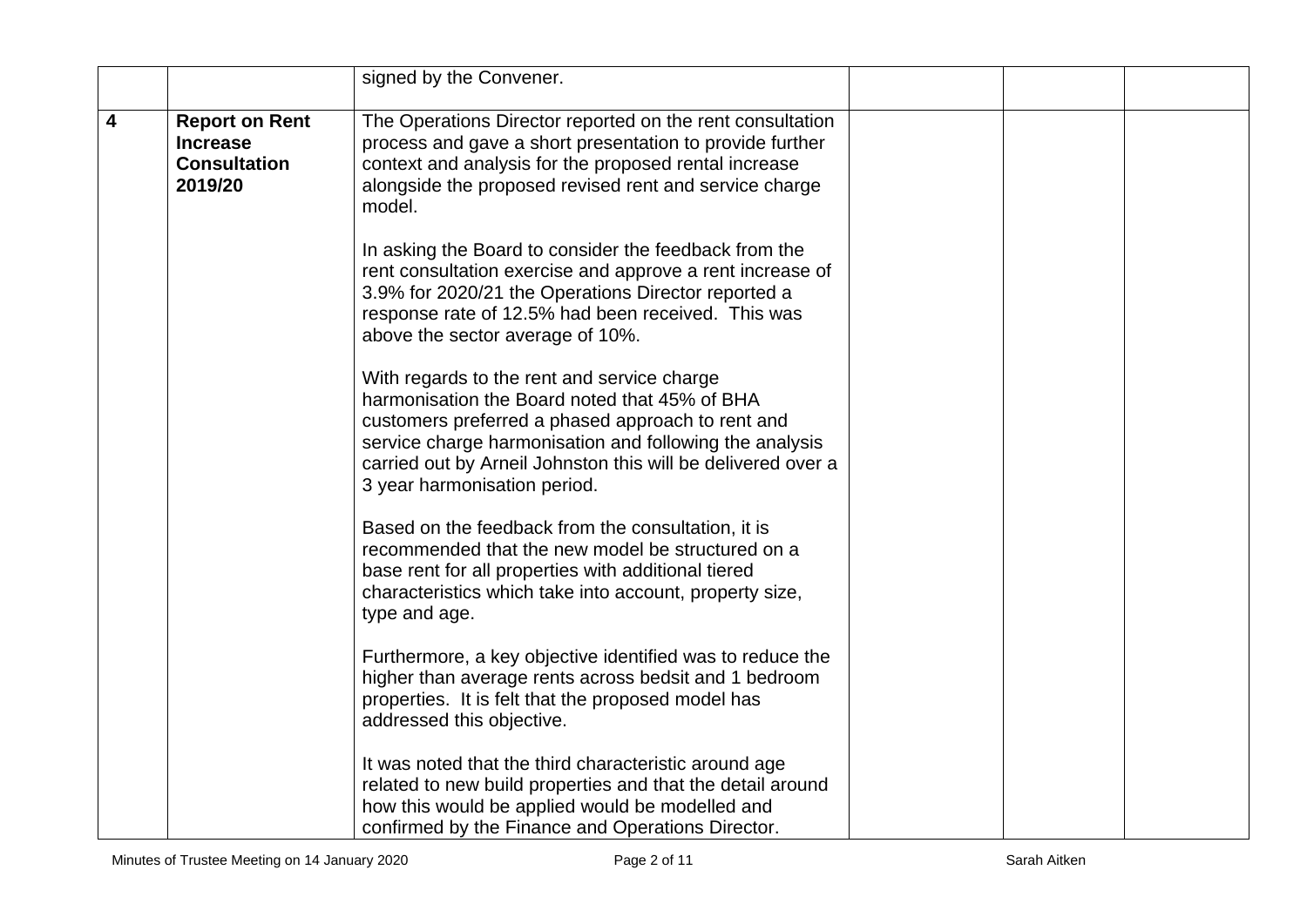|   |                                                                   | The Convener invited questions from the Board.<br>The Board approved the proposed 3.9% rental<br>increase for 2020/21.<br>The Board approved the revised rent and service<br>charge model with an implementation date of 6 April<br>2020.                                                                                                                                                                                                                                                                                                                                                                                                                                                                                                                                                                                                                                                                                                                                                                                  |  |  |
|---|-------------------------------------------------------------------|----------------------------------------------------------------------------------------------------------------------------------------------------------------------------------------------------------------------------------------------------------------------------------------------------------------------------------------------------------------------------------------------------------------------------------------------------------------------------------------------------------------------------------------------------------------------------------------------------------------------------------------------------------------------------------------------------------------------------------------------------------------------------------------------------------------------------------------------------------------------------------------------------------------------------------------------------------------------------------------------------------------------------|--|--|
| 5 | Draft 2020/21<br><b>Budget and 5 Year</b><br><b>Business Plan</b> | The Finance Director introduced the Draft 2020/21<br>Budget and 5 Year Business Plan, highlighting the<br>following:<br>The draft budget was presented to the Audit & Finance<br>Committee meeting on 12 November, 2019, where they<br>approved and recommended (subject to the provision of<br>some additional information) it be presented to the Board<br>for approval.<br>The report sees the introduction of financial measures<br>and targets to allow BHA to build financial strength. The<br>principal of strengthening the Association's financial<br>position was discussed in detail at the Audit & Finance<br>Committee meeting. The agreed measures and<br>principals for how they will be monitored and reported<br>against were outlined in the report.<br>The Finance Director updated the Board on the RBS<br>covenant and confirmed that the amended covenant<br>definition has now been presented and approved by the<br><b>RBS Credit Committee.</b><br>The Convener invited questions from the Board. |  |  |
|   |                                                                   | The Board approved the budget for 2020/21 financial                                                                                                                                                                                                                                                                                                                                                                                                                                                                                                                                                                                                                                                                                                                                                                                                                                                                                                                                                                        |  |  |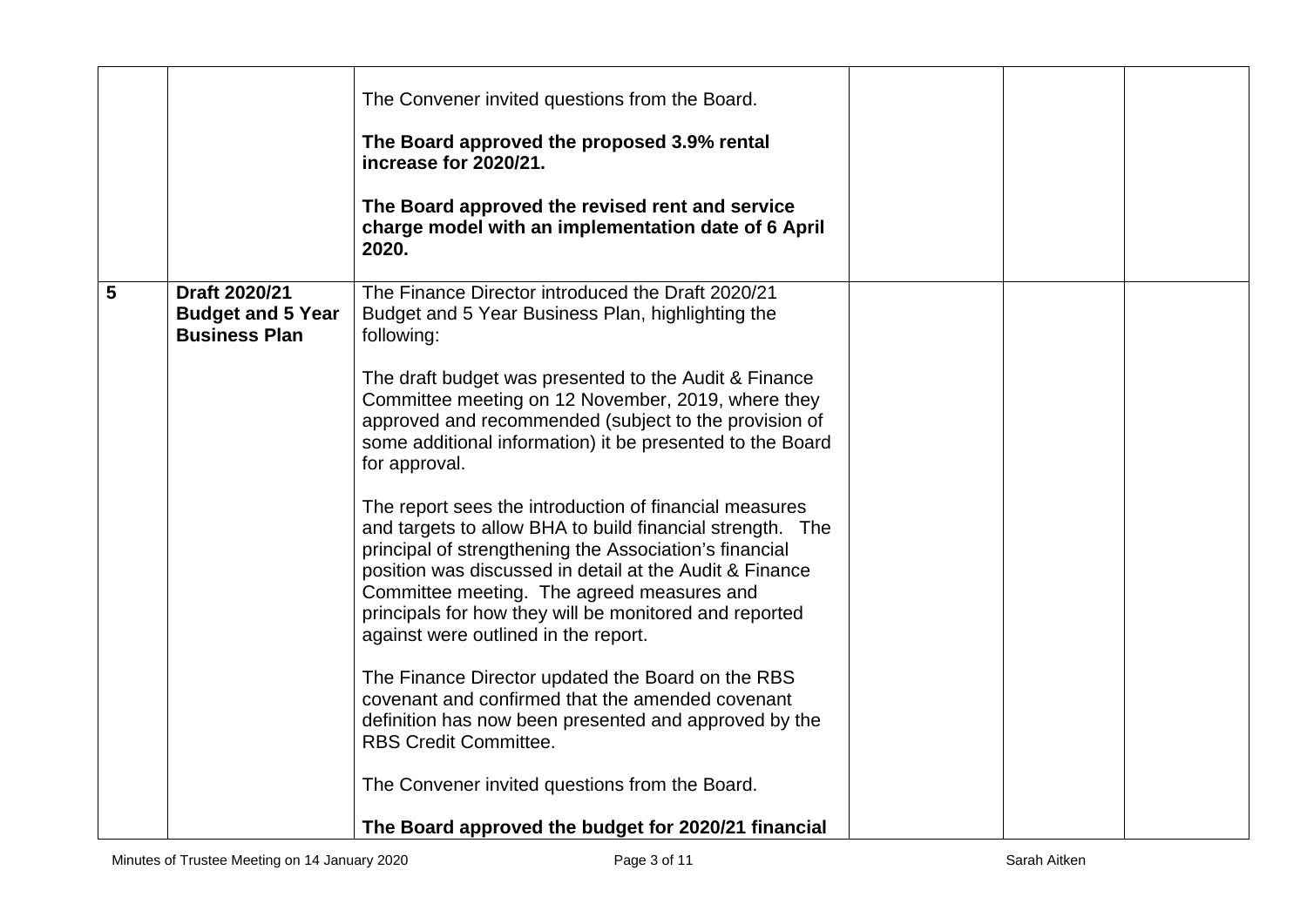|                |                                       | year, incorporating; a rent increase of 3.9%, and a<br>salary pot increase of 1.7% plus £10,000; and<br>The Board approved the proposed long term targets<br>for financial health, related timescales, and<br>provisions for monitoring these, and approved the<br>2020/21 target measures.<br>[Scott Holmes joined the meeting at 19.00]                                                                                                                                                                                           |                                                                                                                               |                                     |             |
|----------------|---------------------------------------|-------------------------------------------------------------------------------------------------------------------------------------------------------------------------------------------------------------------------------------------------------------------------------------------------------------------------------------------------------------------------------------------------------------------------------------------------------------------------------------------------------------------------------------|-------------------------------------------------------------------------------------------------------------------------------|-------------------------------------|-------------|
| 6              | <b>Committee Remits</b>               | The Resources Director presented the Committee remits<br>for approval.<br>The Operations Director informed the Board that the<br>Operations Committee remit will be reviewed in full by the<br>chair of the Operations Committee, Operations Director<br>and Property Director in the coming weeks.<br>The Operations Committee remit was approved<br>subject to a minor amendment to include the<br>monitoring and reviewing of the development<br>programme.<br>The Audit & Finance Committee remit was approved<br>as presented. | Amend wording<br>of Operations<br>Committee remit<br>to include<br>monitoring and<br>reviewing of<br>development<br>programme | <b>Resources</b><br><b>Director</b> | <b>ASAP</b> |
| $\overline{7}$ | <b>Policies for</b><br><b>Renewal</b> | The following policies were presented to the Board for<br>approval:<br><b>Infection Control Policy</b><br>The Operations Director presented the Infection Control<br>Policy for renewal. He stated that the policy was still<br>relevant and fit for purpose with only minor changes.<br><b>Rent &amp; Service Charge Policy</b><br>The policy is subject to review following the rent and                                                                                                                                          |                                                                                                                               |                                     |             |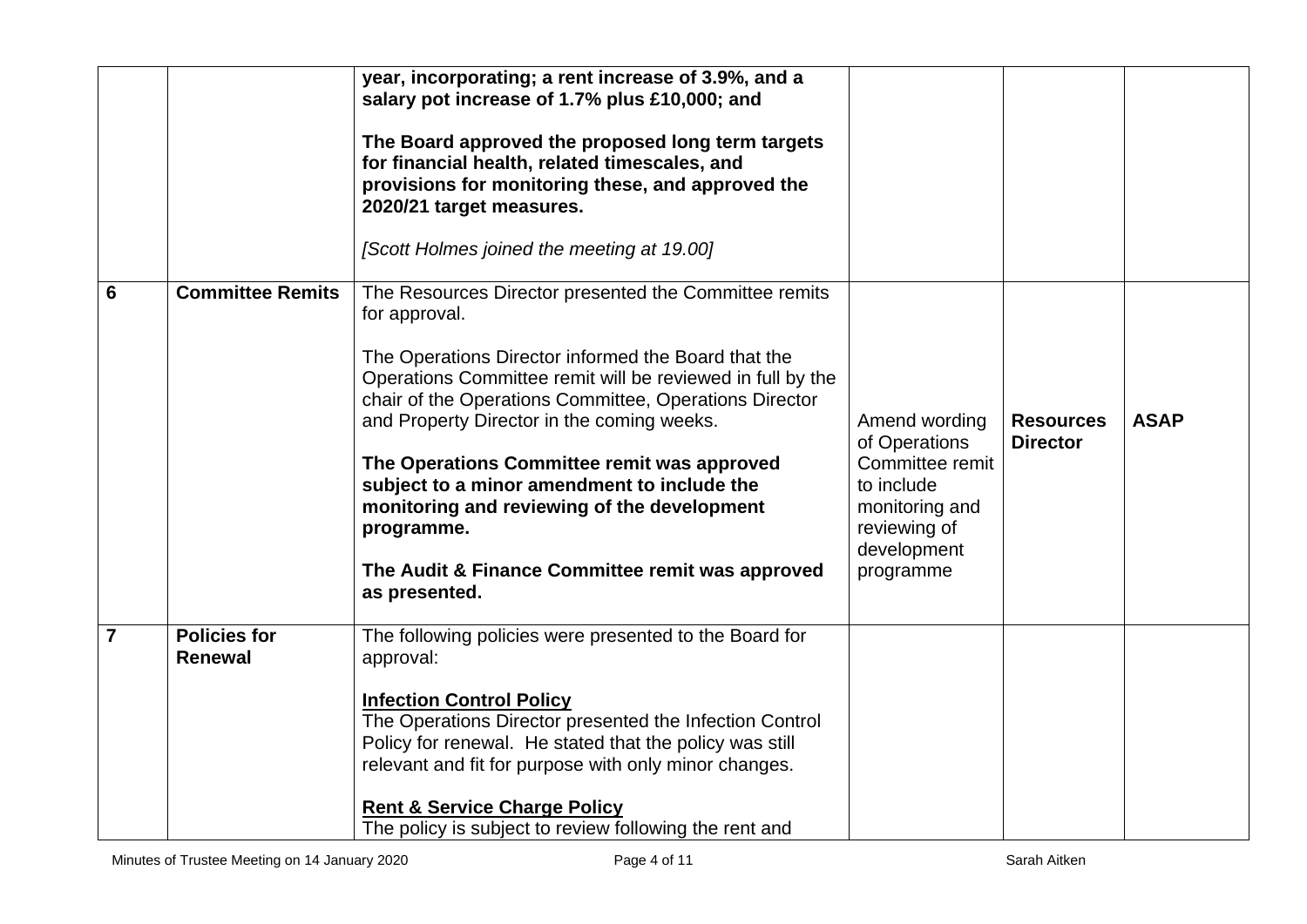|   |                                           | service charge re-modelling exercise. The Operations<br>Director requested an extension to the current policy until<br>the February 2020 Board meeting to allow the process to<br>reach its conclusion before re-evaluating the content<br>within the existing policy.                                                                                                                                                                                                                                          |                                                                                                                                                                                              |                                     |             |
|---|-------------------------------------------|-----------------------------------------------------------------------------------------------------------------------------------------------------------------------------------------------------------------------------------------------------------------------------------------------------------------------------------------------------------------------------------------------------------------------------------------------------------------------------------------------------------------|----------------------------------------------------------------------------------------------------------------------------------------------------------------------------------------------|-------------------------------------|-------------|
|   |                                           | <b>Recruitment &amp; Selection Policy</b><br>The Resources Director requested an extension to the<br>policy of one year. The recruitment and selection of staff<br>is a key component within the staffing strand of the<br>business transformation project and therefore a<br>comprehensive review of the policy will be undertaken as<br>part of the work being carried out to achieve business<br>transformation. The Resources Director confirmed that<br>the policy was still relevant and fit for purpose. |                                                                                                                                                                                              |                                     |             |
|   |                                           | <b>Salary Policy</b><br>The Resources Director requested a one year extension<br>to the Salary policy as this policy will also be considered<br>under business transformation. The Resources Director<br>confirmed that the policy was still relevant and fit for<br>purpose.                                                                                                                                                                                                                                   |                                                                                                                                                                                              |                                     |             |
|   |                                           | The Board approved the Infection Control Policy and<br>the extensions requested to the Rent & Service<br><b>Charge Policy, Recruitment &amp; Selection Policy and</b><br>the Salary Policy.                                                                                                                                                                                                                                                                                                                     | Amend the<br>dates of renewal<br>for the Rent &<br>Service Charge<br>Policy/Recruitm<br>nent & Selection<br>Policy/Salary<br>Policy and<br>publish the<br><b>Infection Control</b><br>Policy | <b>Resources</b><br><b>Director</b> | <b>ASAP</b> |
| 9 | <b>Report on</b><br>Independent<br>Living | The Operations Director presented the report on the<br>Independent Living Consultation detailing the outcome of<br>the consultation with customers, staff and stakeholders                                                                                                                                                                                                                                                                                                                                      |                                                                                                                                                                                              |                                     |             |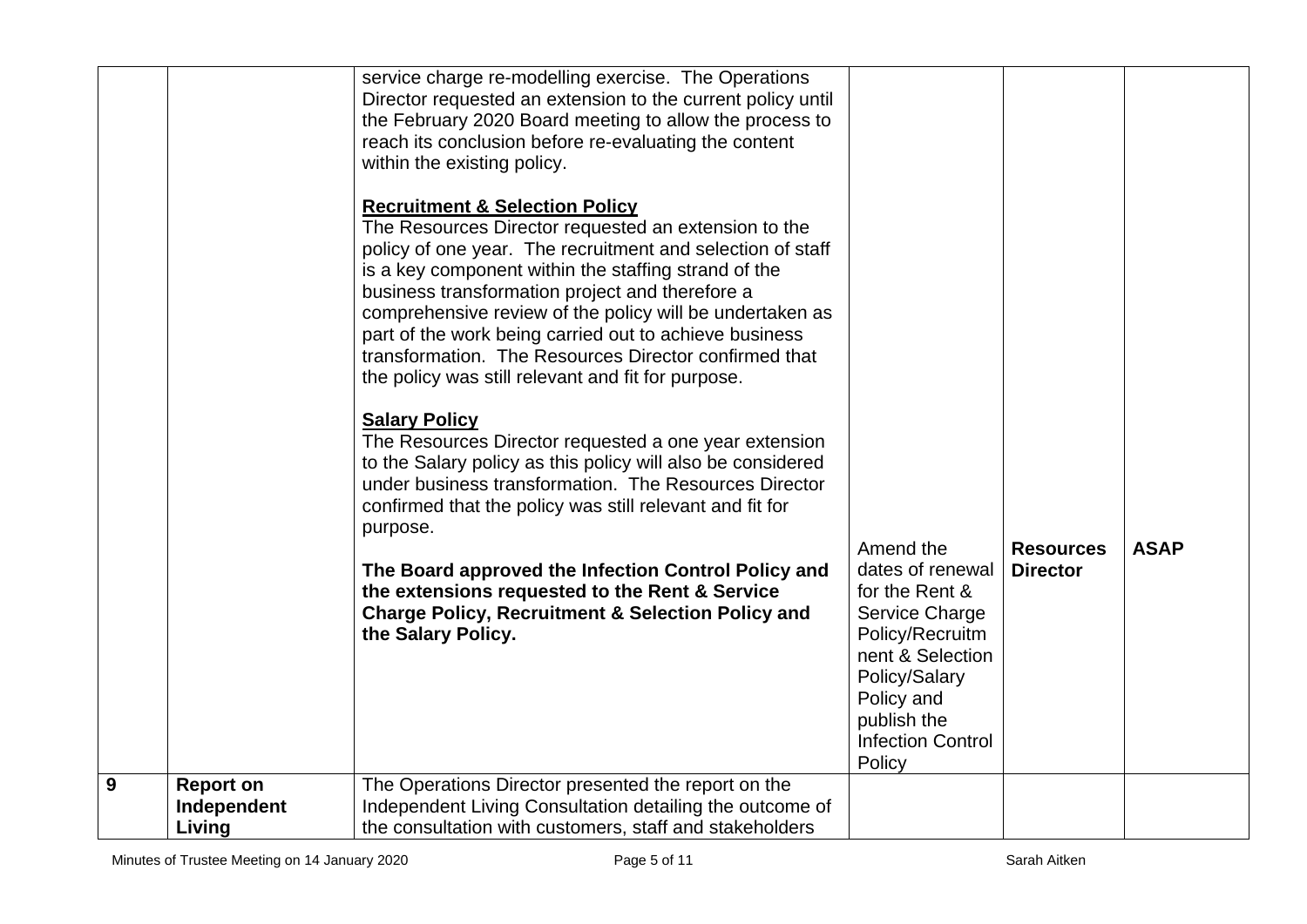| <b>Consultation</b> | and presenting the delivery model that BHA will<br>implement from 1 <sup>st</sup> April 2020.                                                                                                                                                                                                                                                                                                                                                                                              |  |  |
|---------------------|--------------------------------------------------------------------------------------------------------------------------------------------------------------------------------------------------------------------------------------------------------------------------------------------------------------------------------------------------------------------------------------------------------------------------------------------------------------------------------------------|--|--|
|                     | Further to the report presented to the Board in June 2019<br>the Operations Director was able to confirm that BHA<br>delivered on each stated objective and action within the<br>timeline given in the report.                                                                                                                                                                                                                                                                             |  |  |
|                     | A high response rate was received with 75 respondents<br>across 82 tenancies responding to the survey. BHA is<br>therefore very assured they have engaged customers<br>during this consultation and the feedback received is<br>reflective of the vast majority of the target audience.                                                                                                                                                                                                    |  |  |
|                     | The final model option presented in the report was a<br>hybrid of the 3 models presented during the consultation.<br>This model received collective support from customers<br>and BHA are confident they can deliver this product.                                                                                                                                                                                                                                                         |  |  |
|                     | The Board discussed the report, in particular, the impact<br>on tenants with a focus on the self-funding tenants (i.e.<br>non Housing Benefit eligible) at Linkim Court. The<br>Operations Director confirmed that these customers<br>would see a small increase to their weekly charge and<br>sought access to the Seton Care Legacy Fund to support<br>these customers. It was confirmed that this would be for<br>a initial period of 2 years and would be subject to annual<br>review. |  |  |
|                     | The Board noted the consultation feedback and<br>approved the service delivery model to be deployed<br>from $1st$ April 2020.                                                                                                                                                                                                                                                                                                                                                              |  |  |
|                     | The Board approved the revised Housing Benefit<br>eligible service charge effective from 1 <sup>st</sup> April 2020.                                                                                                                                                                                                                                                                                                                                                                       |  |  |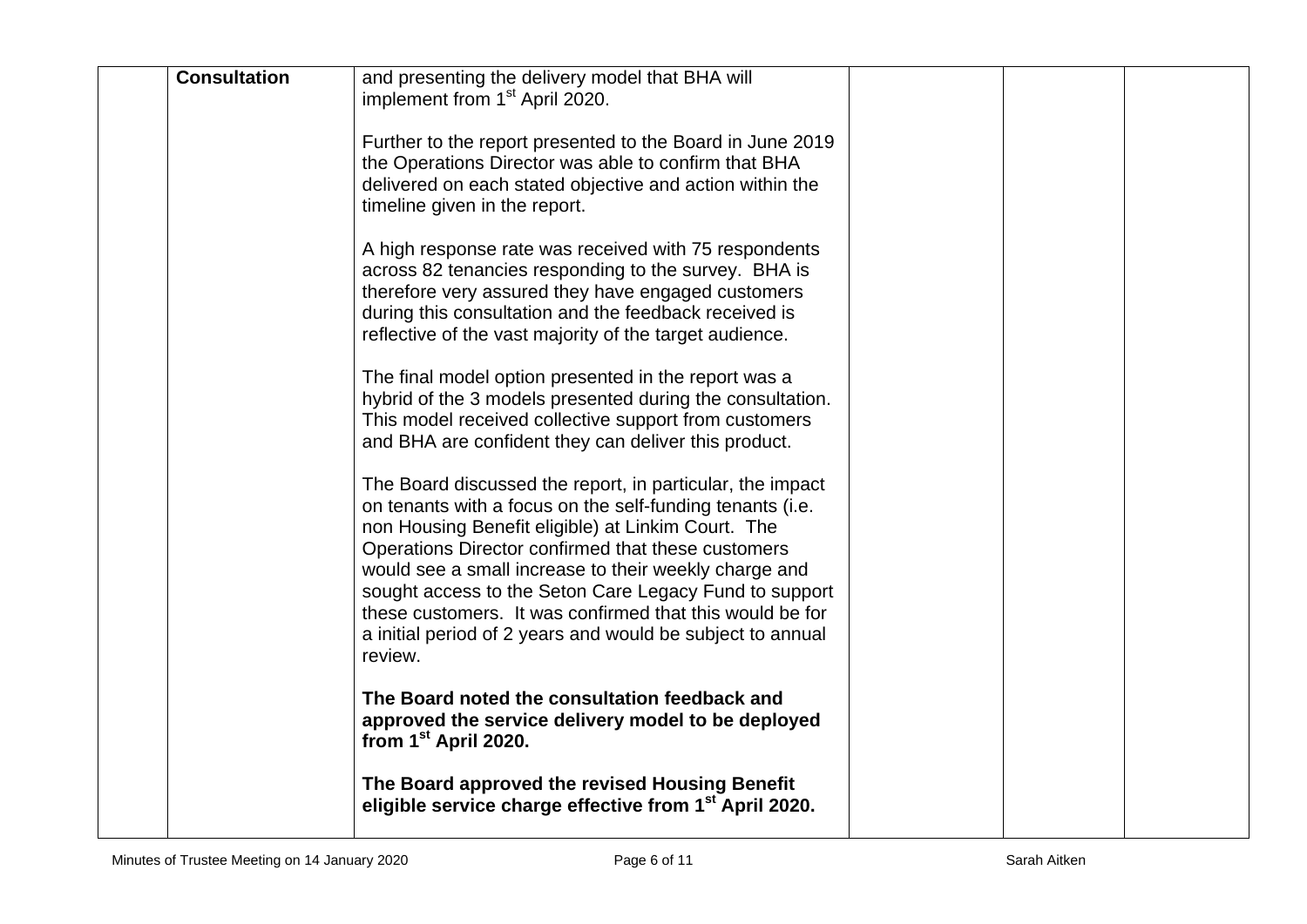|   |                          | The Board approved access to the Seton Care Legacy<br>Fund (subject to annual review) to support hardship<br>for a small number of customers in Linkim Court.<br>The Board approved the transition for the posts of<br><b>Housing Support Officer and Housing Support</b><br>Assistants to the Contribution Management System. |  |  |
|---|--------------------------|--------------------------------------------------------------------------------------------------------------------------------------------------------------------------------------------------------------------------------------------------------------------------------------------------------------------------------|--|--|
| 8 | <b>Confidential Item</b> |                                                                                                                                                                                                                                                                                                                                |  |  |
|   |                          |                                                                                                                                                                                                                                                                                                                                |  |  |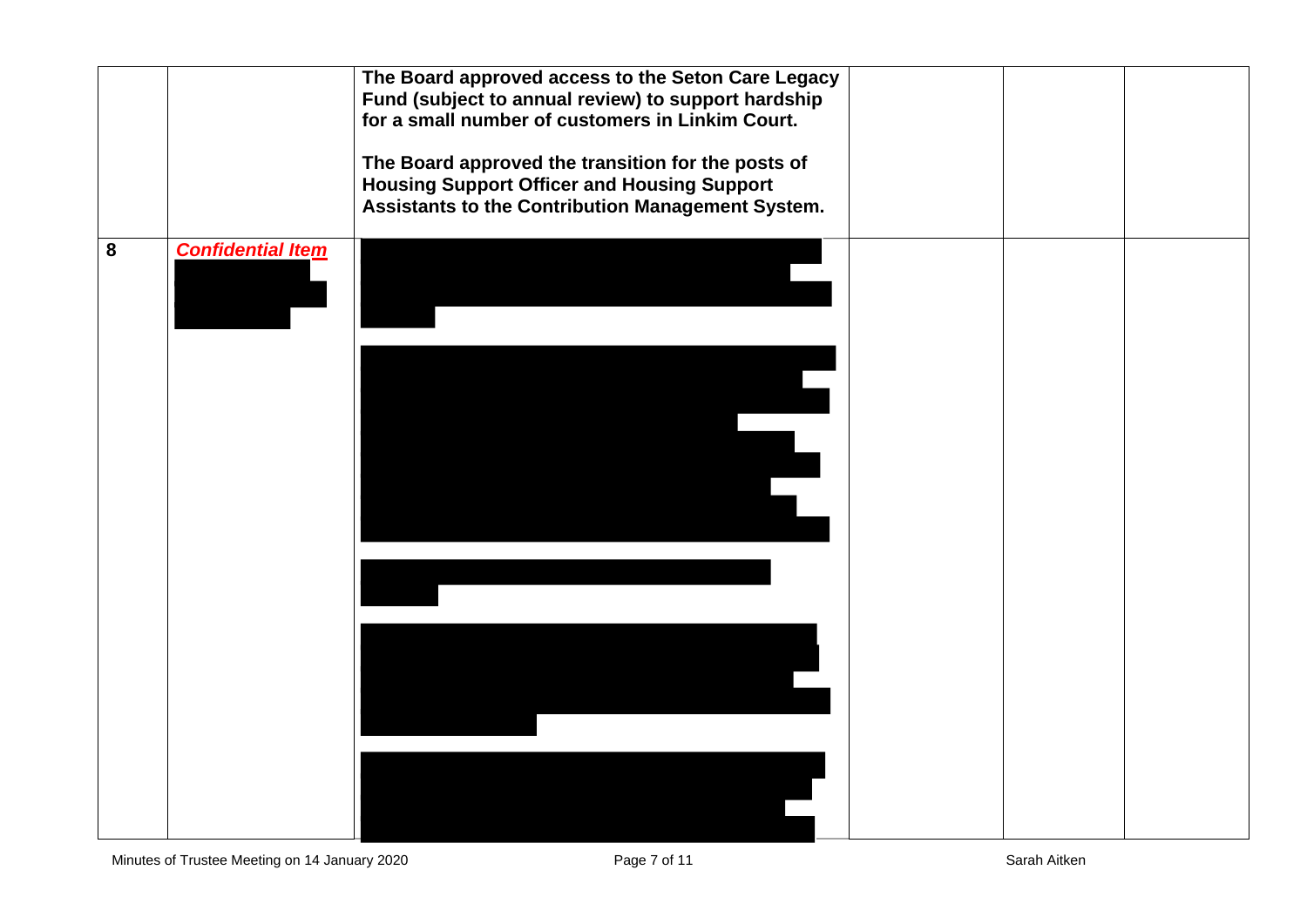| 10 |                                           |                                                                                                                                                                                                                                                                                                                                                                                                                                                                                                                                                                                                                                                                                                                                                                              | <b>Finance</b><br>Director/<br><b>Resources</b><br><b>Director</b> | 18/02/2020 |
|----|-------------------------------------------|------------------------------------------------------------------------------------------------------------------------------------------------------------------------------------------------------------------------------------------------------------------------------------------------------------------------------------------------------------------------------------------------------------------------------------------------------------------------------------------------------------------------------------------------------------------------------------------------------------------------------------------------------------------------------------------------------------------------------------------------------------------------------|--------------------------------------------------------------------|------------|
| 11 | <b>Chief Executive's</b><br><b>Report</b> | The Chief Executive presented the report and invited Paul<br>Matthews, chair of the Programme Board, to provide a<br>brief update on business transformation.<br>Paul Matthews reported that the Programme Board met<br>on 14 January 2020. The project is still in the early<br>stages but with the Programme Director and Programme<br>Manager now in place a clearer outline of where the<br>project and Association is headed was established.<br>The Chief Executive provided an update on the<br>anniversary celebrations and stated that the focus will be<br>on tenants, communities and climate change events.<br>Viv Cockburn congratulated the team on successfully<br>completing the refinance of the windfarm.<br>The Board noted the Chief Executive's report. |                                                                    |            |
| 12 | <b>Risk Report</b>                        | The Chief Executive presented the risk report, explaining<br>that the report is still in same format as previous albeit a<br>full cleanse and review of the register had been carried<br>out. The Leadership Team will be undertaking training on                                                                                                                                                                                                                                                                                                                                                                                                                                                                                                                            |                                                                    |            |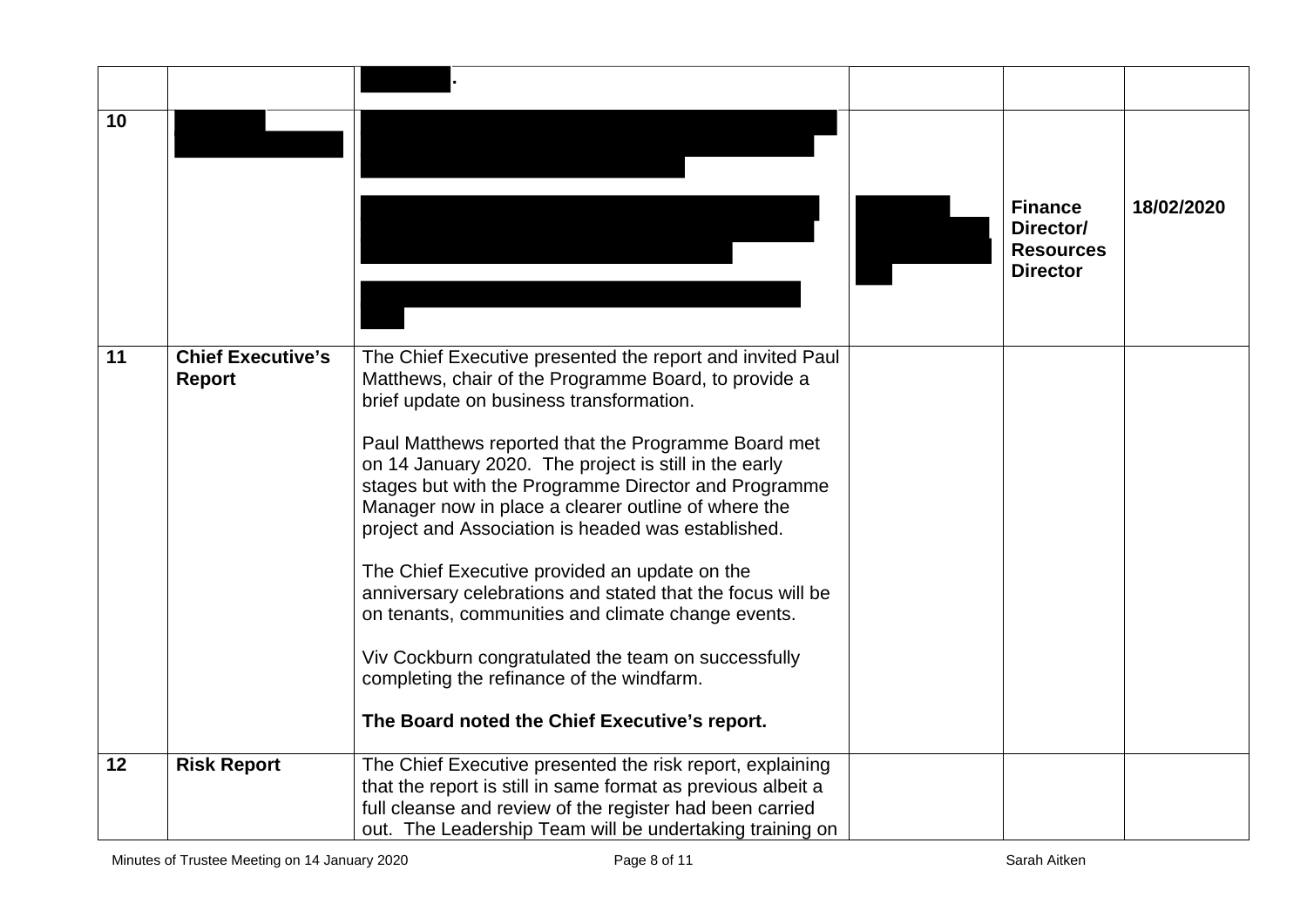| 15 | <b>BHA Committee</b><br><b>Minutes</b>    | The Board homologated the following:<br>Audit & Finance Committee meeting - 12 November                                                                                                                                                                                                                                          |                                                                |                                     |            |
|----|-------------------------------------------|----------------------------------------------------------------------------------------------------------------------------------------------------------------------------------------------------------------------------------------------------------------------------------------------------------------------------------|----------------------------------------------------------------|-------------------------------------|------------|
| 14 | <b>Subsidiary Board</b><br><b>Minutes</b> | The Board noted the following:<br>BHA Enterprise - 31 October 2019<br>BCR Partnership Board - 31 October 2019                                                                                                                                                                                                                    |                                                                |                                     |            |
|    |                                           | The Board approved the Governance Calendar for<br>2020/21.<br>The Board noted the Governance Update report<br>subject to the minor change.                                                                                                                                                                                       | breaches)                                                      |                                     |            |
|    |                                           | reviewed and signed the November credit card<br>statements for the Leadership Team.<br>The Board requested that the wording within item 4<br>(GDPR breaches) be amended as follows:<br>"Since the October 2019 meeting there has been no<br>breaches and no further near misses reported".                                       | Amend wording<br>of Item 4<br>(GDPR                            | <b>Resources</b><br><b>Director</b> | 18/02/2020 |
| 13 | <b>Governance</b><br><b>Update</b>        | The Board noted the report and approved the removal<br>of Risk ID 126 and Risk 157 from the risk register.<br>The Resources Director presented the Governance<br>Update report and confirmed that the Convener has                                                                                                               |                                                                |                                     |            |
|    |                                           | risk in April 2020 and therefore it was felt appropriate to<br>move to the new reporting format after this training.<br>The Board discussed both Risk ID 126 and Risk ID 157<br>and whether they are still to be considered a 'risk' as they<br>are now considered to be issues that are being closely<br>monitored and managed. | Remove Risk ID<br>126 and Risk ID<br>157 from Risk<br>Register | <b>Chief</b><br><b>Executive</b>    | 18/02/2020 |